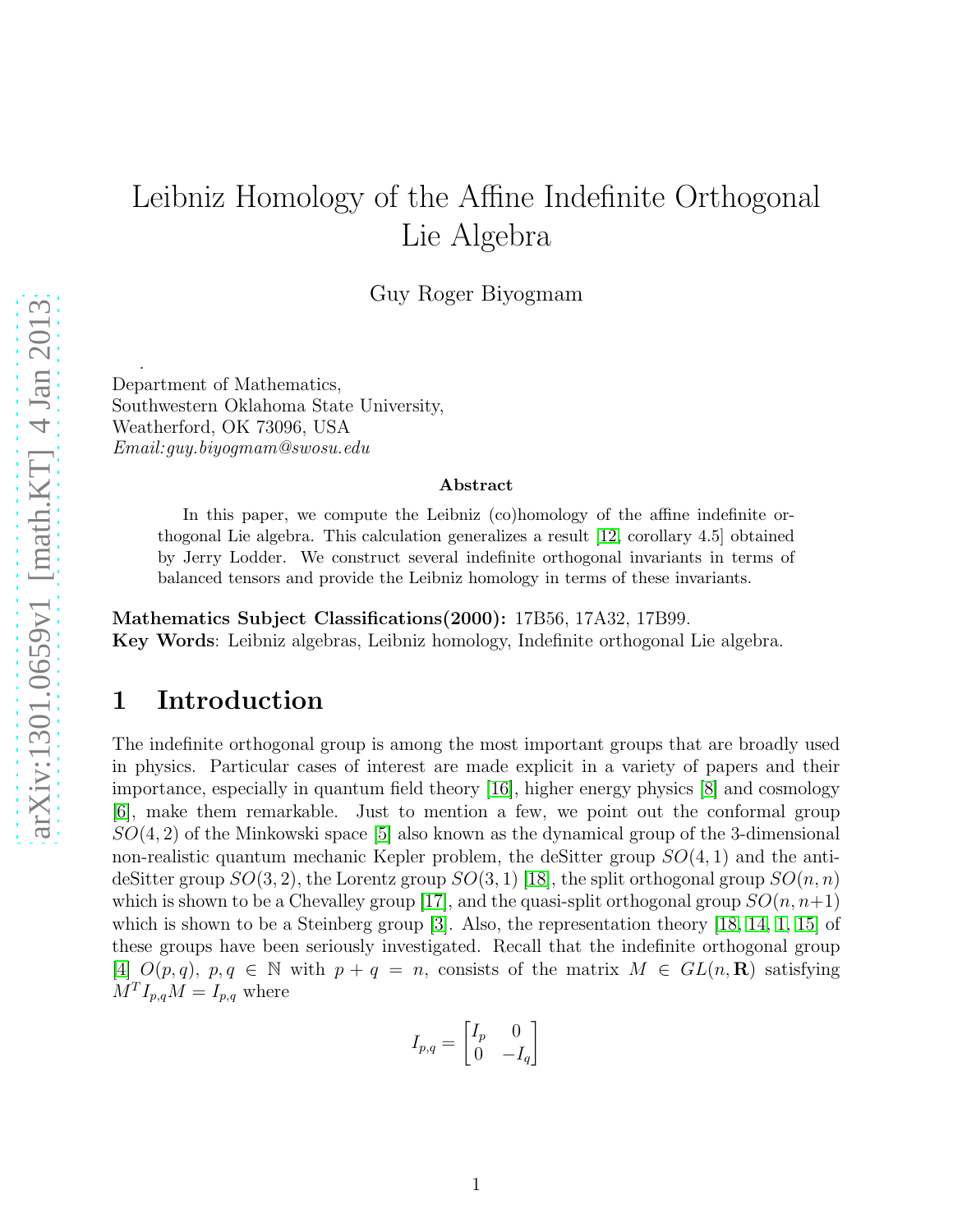with  $I_k$  denoting the  $k \times k$  identity matrix. Note that  $O(p, q) \cong O(q, p)$  via the isomorphisms  $\phi$ ;  $O(p,q) \to O(q,p)$  with  $\phi(M) = \sigma M \sigma$  where  $\sigma$  is the skew diagonal matrix

$$
\sigma = \begin{bmatrix} 0 & \cdots & 1 \\ \vdots & \ddots & \vdots \\ 1 & \cdots & 0 \end{bmatrix}
$$

With the Poincare group  $\mathbb{R}^{3,1} \rtimes SO(3,1)$  as a model of departure, we focus for  $n = p+q$ ,  $p, q \geq 1$  integers, on the affine indefinite group  $\mathbb{R}^{p,q} \rtimes SO(p,q)$  where  $\mathbb{R}^{p,q} \cong \mathbb{R}^p \oplus \mathbb{R}^q$  is the real vector space equipped with the quadratic form

$$
(u, v) = \sum_{i=1}^{p} x_i y_i - \sum_{i=p+1}^{p+q} x_i y_i
$$

with  $u = (x_1, \ldots, x_{p+q})$  and  $v = (y_1, \ldots, y_{p+q})$ . Note that  $SO(p,q)$  acts on  $\mathbb{R}^{p,q}$  via left multiplication or standard representation.

Denote by  $\mathfrak{h}_n$ , the Lie algebra of the affine indefinite orthogonal group. We calculate in this paper several indefinite orthogonal invariants, and  $\mathfrak{h}_n$ -invariants which are detected by Leibniz homology via Lodder's structure theorem [\[12\]](#page-11-0). The tools used to compute these invariants are inspired by the author's previous work for the definite case. The main result of the paper is the isomorphism of graded vector spaces

$$
HL_*(\mathfrak{h}_n)\cong (\mathbf{R}\oplus \langle \tilde{\alpha}_{p,q}\rangle)\otimes T^*(\tilde{\gamma}_{p,q}),
$$

where  $\langle \tilde{\alpha}_{p,q} \rangle$  denotes a 1-dimensional vector space in degree n on

$$
\tilde{\alpha}_n = \sum_{\sigma \in S_n} \text{sgn}(\sigma) \frac{\partial}{\partial x^{\sigma(1)}} \otimes \frac{\partial}{\partial x^{\sigma(2)}} \otimes \frac{\partial}{\partial x^{\sigma(3)}} \otimes \ldots \otimes \frac{\partial}{\partial x^{\sigma(n)}}
$$

and  $T^*(\tilde{\gamma}_{p,q})$  denotes the tensor algebra on the  $(n-1)$ -degree generator  $\tilde{\gamma}_{p,q} = \bar{\gamma}_{p,q} - \bar{\gamma}'_{p,q}$  with

$$
\bar{\gamma}_{p,q} = \frac{1}{n!} \Big( \sum_{\substack{1 \leq i < j \leq p, \\ \sigma \in S_{n-2}}} (-1)^{i+j+1} sgn(\sigma) X_{ij} \otimes \frac{\partial}{\partial x^{\sigma(1)}} \otimes \dots \widehat{\frac{\partial}{\partial x^{\sigma(i)}}} \dots \widehat{\frac{\partial}{\partial x^{\sigma(j)}}} \dots \otimes \frac{\partial}{\partial x^{\sigma(n)}} \Big) \n- \sum_{\substack{p+1 \leq i < j \leq n \\ \sigma \in S_{n-2}}} (-1)^{i+j+p+1} sgn(\sigma) X_{ij} \otimes \frac{\partial}{\partial x^{\sigma(1)}} \otimes \dots \widehat{\frac{\partial}{\partial x^{\sigma(i)}}} \dots \widehat{\frac{\partial}{\partial x^{\sigma(j)}}} \dots \otimes \frac{\partial}{\partial x^{\sigma(n)}} \Big) \n+ \sum_{\substack{1 \leq i \leq p \\ p+1 \leq j \leq n \\ \sigma \in S_{n-2}}} (-1)^{i+j} sgn(\sigma) Y_{ij} \otimes \frac{\partial}{\partial x^{\sigma(1)}} \otimes \dots \widehat{\frac{\partial}{\partial x^{\sigma(i)}}} \dots \widehat{\frac{\partial}{\partial x^{\sigma(j)}}} \dots \otimes \frac{\partial}{\partial x^{\sigma(n)}} \Big)
$$

and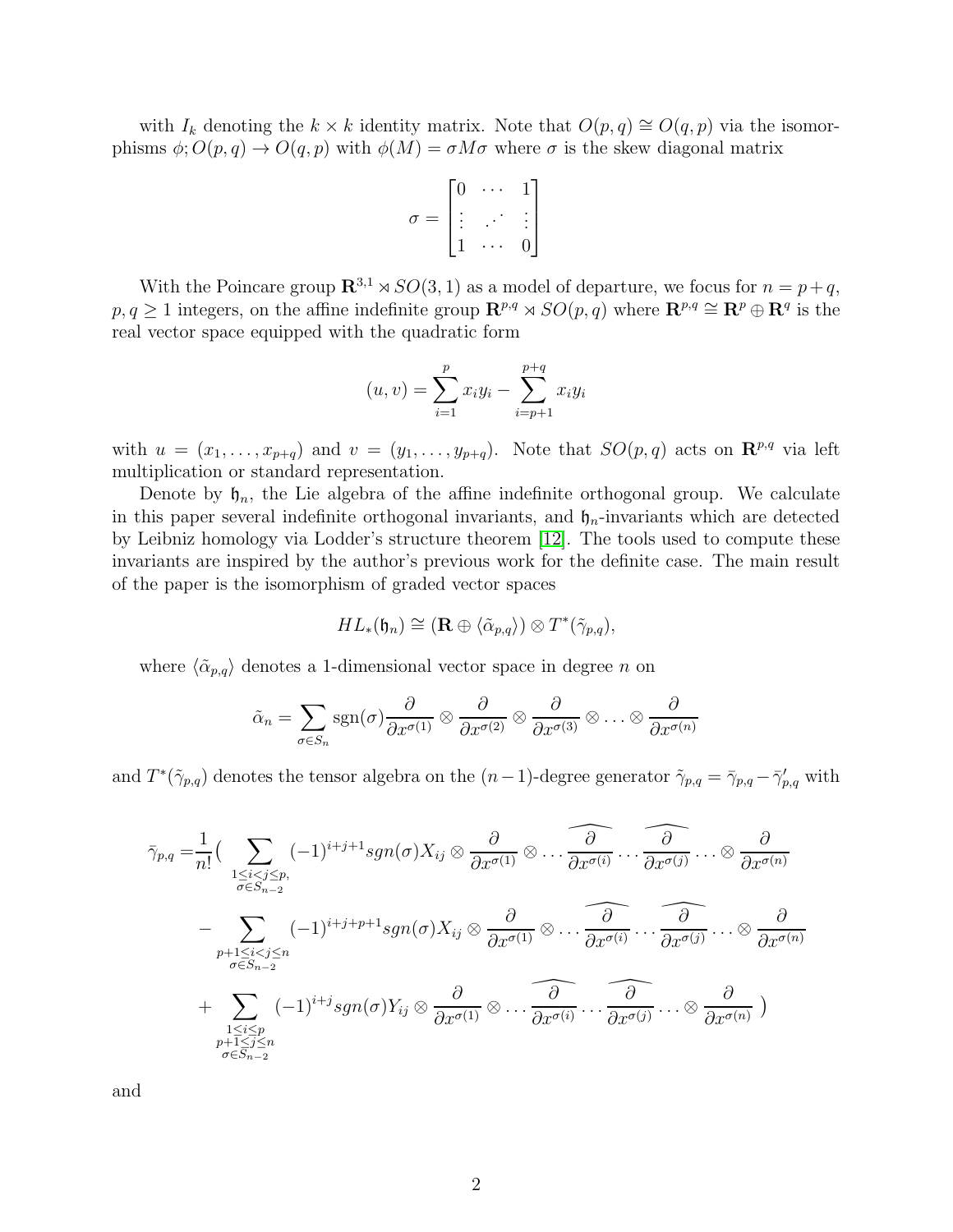$$
\bar{\gamma}'_{p,q} = \frac{1}{n!} \Big( \sum_{\substack{1 \le i < j \le p, \\ \sigma \in S_{n-2}}} (-1)^{i+j+1} sgn(\sigma) \frac{\partial}{\partial x^{\sigma(1)}} \otimes \dots \widehat{\frac{\partial}{\partial x^{\sigma(i)}}} \dots \widehat{\frac{\partial}{\partial x^{\sigma(j)}}} \dots \otimes \frac{\partial}{\partial x^{\sigma(n)}} \otimes X_{ij}
$$
\n
$$
- \sum_{\substack{p+1 \le i < j \le n \\ \sigma \in S_{n-2}}} (-1)^{i+j+p+1} sgn(\sigma) \frac{\partial}{\partial x^{\sigma(1)}} \otimes \dots \widehat{\frac{\partial}{\partial x^{\sigma(i)}}} \dots \widehat{\frac{\partial}{\partial x^{\sigma(j)}}} \dots \otimes \frac{\partial}{\partial x^{\sigma(n)}} \otimes X_{ij}
$$
\n
$$
+ \sum_{\substack{1 \le i \le p \\ p+1 \le j \le n \\ \sigma \in S_{n-2}}} (-1)^{i+j} sgn(\sigma) \frac{\partial}{\partial x^{\sigma(1)}} \otimes \dots \widehat{\frac{\partial}{\partial x^{\sigma(i)}}} \dots \otimes \frac{\partial}{\partial x^{\sigma(n)}} \otimes Y_{ij} \Big)
$$

This result generalizes Lodder's result obtained on the Poincaré group. We show in section 4 that  $\tilde{\alpha}_{p,q}$  and  $\tilde{\gamma}_{p,q}$  are  $\mathfrak{h}_n$ -invariant. Dually for cohomology, there is an isomorphism of dual Leibniz algebras

$$
HL^*(\mathfrak{h}_n)\cong (\mathbf{R}\oplus \left\langle \tilde{\alpha}_{p,q}^d\right\rangle)\otimes T^*(\tilde{\gamma}_{p,q}^d),
$$

where  $\tilde{\alpha}^d_{p,q}$  and  $\tilde{\gamma}^d_{p,q}$  are respectively dual to  $\tilde{\alpha}_{p,q}$  and  $\tilde{\gamma}_{p,q}$  with respect to the basis of  $\mathfrak{h}_n$ .

## 2 The Affine Indefinite Orthogonal Lie Algebra

Let **g** be the Lie algebra of the maximal compact subgroup  $O(p) \times O(q)$  of  $O(p, q)$ . Then  $\mathfrak{g} \cong \mathfrak{so}(p) \oplus \mathfrak{so}(q)$  as Lie algebras. So there is a vector space isomorphism

$$
\mathfrak{h}_n\cong \mathfrak{I}_n\oplus \mathfrak{g}\oplus l
$$

where  $\mathfrak{I}_n$  denotes the abelian Lie algebra of  $\mathbb{R}^{p,q}$  and l is the orthogonal complement of g with respect to the killing form of  $\mathfrak{so}(p,q)$ . Roughly speaking,  $\mathfrak{h}_n$  may be described as the Lie algebra of a special relativity consisting of translations on space time, two non-abelian Lie algebras of p and q-dimensional rotations, and boosts.

Assume that  $\mathbf{R}^n$  is given the coordinates  $(x_1, x_2, ..., x_n)$ , and let  $\frac{\partial}{\partial x^i}$  be the unit vector fields parallel to the  $x_i$  axes respectively. It is easy to show that the Lie algebra  $\mathfrak{so}(p,q)$ endowed with the bracket of vector fields is generated by the vector fields :

$$
X_{ij} := -x_i \frac{\partial}{\partial x^j} + x_j \frac{\partial}{\partial x^i}, \quad 1 \le i < j \le p, \ p+1 \le i < j \le n
$$

and

$$
Y_{ij} := x_i \frac{\partial}{\partial x^j} + x_j \frac{\partial}{\partial x^i}, \quad 1 \le i \le p, \ p+1 \le j \le n
$$

where the  $X_{ij}$  constitute a basis of  $\mathfrak g$  and the  $Y_{ij}$  constitute a basis of l. Also, the Lie algebra  $\mathfrak{I}_n$  has vector space basis:

$$
\frac{\partial}{\partial x^i}, \quad 1 \le i \le n.
$$

There is a short exact sequence of Lie algebras [\[7,](#page-11-11) p.203]

$$
0 \longrightarrow \mathfrak{I}_n \stackrel{i}{\longrightarrow} \mathfrak{h}_n \stackrel{\pi}{\longrightarrow} \mathfrak{so}(p,q) \longrightarrow 0
$$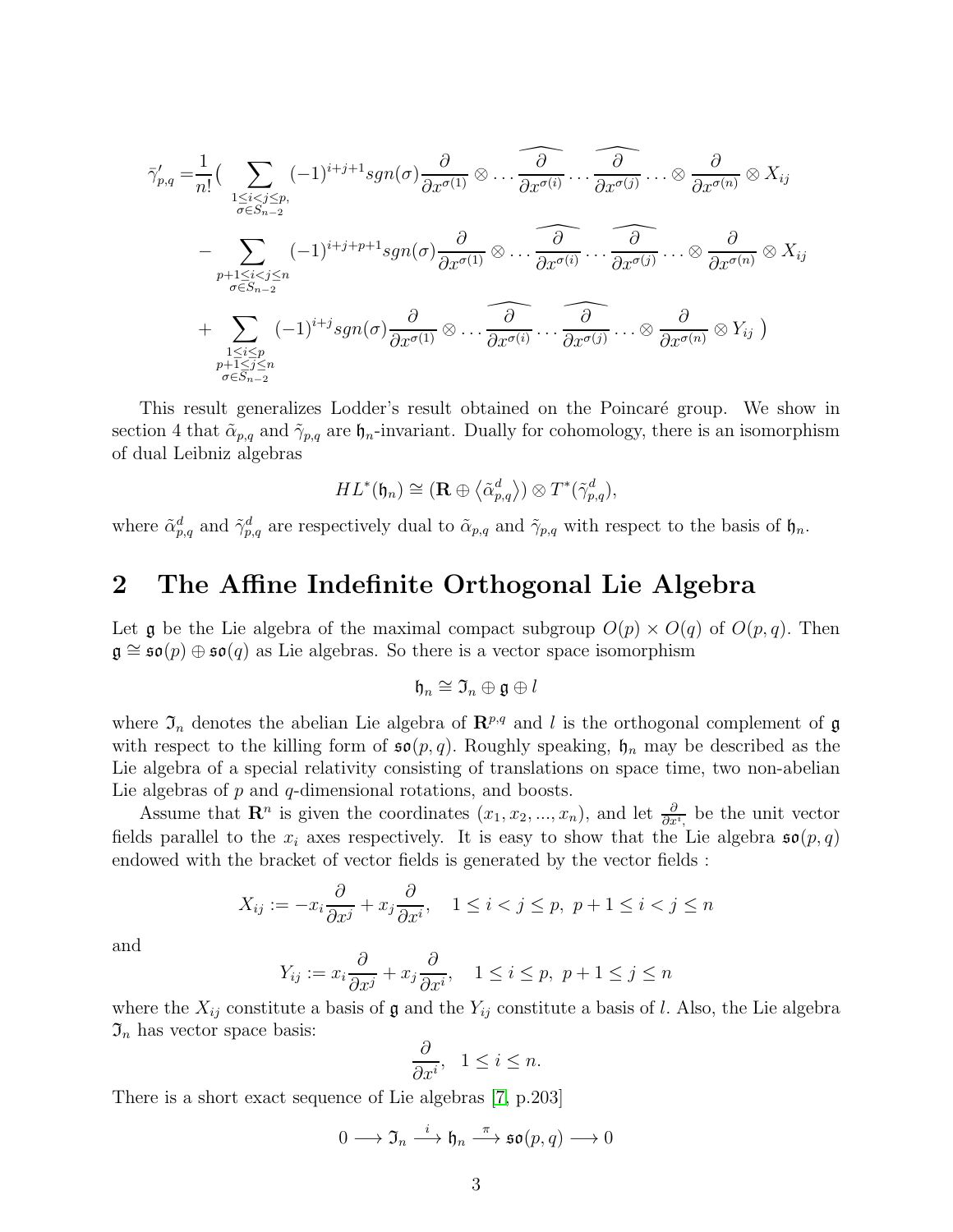where i is the inclusion map and  $\pi$  is the projection

$$
\mathfrak{h}_n \longrightarrow (\mathfrak{h}_n/\mathfrak{I}_n) \cong \mathfrak{so}(p,q).
$$

The bracket on  $\mathfrak{h}_n \cong \mathfrak{I}_n \oplus \mathfrak{so}(p,q)$  can be defined by

$$
[(m_1, x_1), (m_2, x_2)] = ([m_1, x_2] + [x_1, m_2], [x_1, x_2])
$$
 [10].

Also, the Lie algebra  $\mathfrak{so}(p,q)$  acts on  $\mathfrak{I}_n$  and on  $\mathfrak{h}_n$  via the bracket of vector fields. This action is extended to  $\mathfrak{I}_n^{\wedge k}$  by

$$
[\alpha_1 \wedge \alpha_2 \wedge \ldots \wedge \alpha_k, X] = \sum_{i=1}^k \alpha_1 \wedge \alpha_2 \wedge \ldots \wedge [\alpha_i, X] \wedge \ldots \wedge \alpha_k
$$

for  $\alpha_i \in \mathfrak{I}_n$ ,  $X \in \mathfrak{so}(p,q)$ , and the action of  $\mathfrak{so}(p,q)$  on  $\mathfrak{h}_n \otimes \mathfrak{I}_n^{\wedge k}$  is given by

$$
[h \otimes \alpha_1 \wedge \alpha_2 \wedge \ldots \wedge \alpha_k, X] = [h, X] \otimes \alpha_1 \wedge \ldots \wedge \alpha_k
$$

$$
+ \sum_{i=1}^k h \otimes \alpha_1 \wedge \alpha_2 \wedge \ldots \wedge [\alpha_i, X] \wedge \ldots \wedge \alpha_k
$$

for  $h \in \mathfrak{h}_n$ .

## 3 Some Invariants for the Indefinite Orthogonal Lie Algebras.

In this section, we provide several modules of invariants under the action of  $\mathfrak{so}(p,q)$ . Recall that for any  $\mathfrak{so}(p,q)$ -module M, the submodule  $M^{\mathfrak{so}(p,q)}$  of  $\mathfrak{so}(p,q)$ −invariants is defined by

$$
M^{\mathfrak{so}(p,q)} = \{ m \in M \mid [m, g] = 0 \text{ for all } g \in \mathfrak{so}(p,q) \}.
$$

<span id="page-3-0"></span>Lemma 3.1.

$$
[\wedge^*(\mathfrak{I}_n)]^{\mathfrak{so}(p,q)} = \mathbf{R} \oplus \langle \alpha \rangle \qquad \text{for} \quad n \ge 4
$$

where

$$
\alpha = \frac{\partial}{\partial x^1} \wedge \frac{\partial}{\partial x^2} \wedge \ldots \wedge \frac{\partial}{\partial x^n}, \quad the \ volume \ element.
$$

*Proof.* Indeed, that  $[\mathfrak{I}_n^{\wedge 0}]^{s_0(p,q)} = \mathbf{R}$  is clear. Also it is easy to show that that

$$
[\mathfrak{I}_n^{\wedge n}]^{\mathfrak{so}(p,q)} = \left\langle \frac{\partial}{\partial x^1} \wedge \frac{\partial}{\partial x^2} \wedge \ldots \wedge \frac{\partial}{\partial x^n} \right\rangle.
$$

The proof that  $[\mathfrak{I}_n^{\wedge 1}]^{s\mathfrak{o}(p,q)} = \{0\}$  is identical to the definite case [\[2\]](#page-10-1).

The standard representation  $\mathfrak{I}_n$  splits as  $\mathfrak{I}_p \oplus \mathfrak{I}_q$  where  $\mathfrak{I}_p = \left\langle \frac{\partial}{\partial x^1}, \ldots \frac{\partial}{\partial x^q} \right\rangle$ The standard representation  $\mathfrak{I}_n$  splits as  $\mathfrak{I}_p \oplus \mathfrak{I}_q$  where  $\mathfrak{I}_p = \left\langle \frac{\partial}{\partial x^1}, \ldots, \frac{\partial}{\partial x^p} \right\rangle$  and  $\mathfrak{I}_q = \left\langle \frac{\partial}{\partial x^1}, \ldots, \frac{\partial}{\partial x^p} \right\rangle$ . Now we have by [2, Lemma 4.1] that  $[\mathfrak{I}^{\wedge$  $\frac{\partial}{\partial x^{p+1}}, \ldots \frac{\partial}{\partial x}$  $\frac{\partial}{\partial x^n}$ . Now we have by [\[2,](#page-10-1) Lemma 4.1] that  $[\mathfrak{I}_p^{\wedge k}]^{\mathfrak{so}(p,q)} \subseteq [\mathfrak{I}_p^{\wedge k}]^{\mathfrak{so}(p)} = 0$  for  $k \neq 0, 1, p$ and  $[\mathfrak{I}_q^{\wedge k}]^{\mathfrak{so}(p,q)} \subseteq [\mathfrak{I}_q^{\wedge k}]^{\mathfrak{so}(q)} = 0$  for  $k \neq 0, 1, q$ . It follows that  $[\mathfrak{I}_n^{\wedge k}]^{\mathfrak{so}(p,q)} = 0$  for all  $k \neq 0, 1, p, q$ . Now since

$$
[\frac{\partial}{\partial x^1} \wedge \frac{\partial}{\partial x^2} \wedge \ldots \wedge \frac{\partial}{\partial x^p}, Y_{1n}] = \frac{\partial}{\partial x^n} \wedge \frac{\partial}{\partial x^2} \wedge \ldots \wedge \frac{\partial}{\partial x^p} \neq 0
$$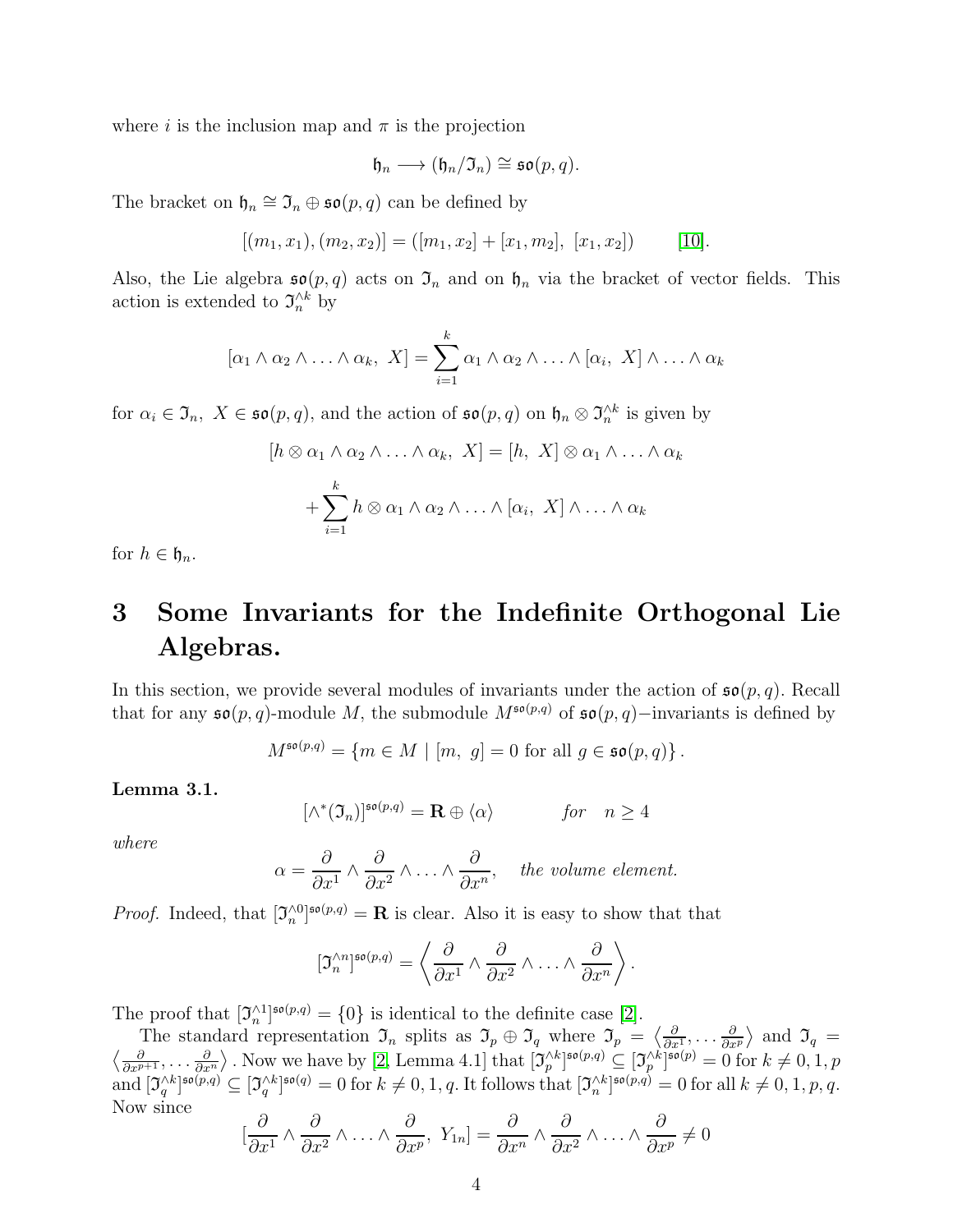and

$$
[\frac{\partial}{\partial x^{p+1}} \wedge \frac{\partial}{\partial x^{p+2}} \wedge \ldots \wedge \frac{\partial}{\partial x^n}, Y_{1n}] = \frac{\partial}{\partial x^{p+1}} \wedge \frac{\partial}{\partial x^{p+2}} \wedge \ldots \wedge \frac{\partial}{\partial x^1} \neq 0,
$$

it follows that  $[\mathfrak{I}_n^{\wedge p}]^{\mathfrak{so}(p,q)} = 0$  and  $[\mathfrak{I}_n^{\wedge q}]^{\mathfrak{so}(p,q)} = 0$ .

#### <span id="page-4-0"></span>Lemma 3.2.

$$
dim[\mathfrak{I}_n \otimes \mathfrak{I}_n^{\wedge k}]^{\mathfrak{so}(p,q)} = \begin{cases} 1, & \text{if } k = 1, n - 1 \\ 0, & \text{else} \end{cases}
$$

*Proof.* Since  $[\mathfrak{I}_n \otimes \mathfrak{I}_n^{\wedge k}]^{\mathfrak{so}(p,q)}$  and  $[\mathfrak{I}_n \otimes \mathfrak{I}_n^{\wedge k}]^{\mathfrak{so}(n)}$  have the same complexification, it follows that they have the same dimension. We conclude by [\[2,](#page-10-1) lemma 4.2].

#### <span id="page-4-1"></span>Lemma 3.3.

$$
[\mathfrak{I}_n \otimes \mathfrak{I}_n]^{ \mathfrak{so}(p,q)} = \langle \delta_{p,q} \rangle \quad \text{for} \ \ n \ge 4
$$

where

$$
\delta_{p,q} = \sum_{i=1}^p \frac{\partial}{\partial x^i} \otimes \frac{\partial}{\partial x^i} - \sum_{i=p+1}^n \frac{\partial}{\partial x^i} \otimes \frac{\partial}{\partial x^i}.
$$

*Proof.* By lemma [3.2,](#page-4-0) there is only one generator. Now set  $\delta_p = \sum_{i=1}^p p_i$  $\frac{\partial}{\partial x^i}\otimes \frac{\partial}{\partial x}$  $\sum$ *oof.* By lemma 3.2, there is only one generator. Now set  $\delta_p = \sum_{i=1}^p \frac{\partial}{\partial x^i} \otimes \frac{\partial}{\partial x^i}$  and  $\delta_q =$  $i=p+1$  $\frac{\partial}{\partial x^i}\otimes \frac{\partial}{\partial x}$  $\frac{\partial}{\partial x^i}$ . Then by [\[2,](#page-10-1) lemma 4.4],

$$
[\delta_{p,q}, X_{ij}] = [\delta_p, X_{ij}] - [\delta_q, X_{ij}] = 0
$$
 for all  $1 \le i < j \le p$ ,  $p + 1 \le i < j \le n$ .

Also it is not hard to check that for  $1 \leq i \leq p$  and  $p + 1 \leq j \leq n$ ,

$$
[\delta_{p,q}, Y_{ij}] = [\delta_p, Y_{ij}] - [\delta_q, Y_{ij}] = (\frac{\partial}{\partial x^j} \otimes \frac{\partial}{\partial x^i} + \frac{\partial}{\partial x^i} \otimes \frac{\partial}{\partial x^j}) - (\frac{\partial}{\partial x^i} \otimes \frac{\partial}{\partial x^j} + \frac{\partial}{\partial x^j} \otimes \frac{\partial}{\partial x^i}) = 0.
$$
  
Hence  $[\delta_{p,q}]^{50(p,q)} = 0$ .

#### <span id="page-4-2"></span>Lemma 3.4.

$$
[\mathfrak{I}_n \otimes \wedge^{n-1}(\mathfrak{I}_n)]^{\mathfrak{so}(p,q)} = \langle \beta_{p,q} \rangle \quad \text{for} \ \ n \ge 4
$$

where

$$
\beta_{p,q} = \sum_{m=1}^{p} (-1)^{m-1} \frac{\partial}{\partial x^m} \otimes \frac{\partial}{\partial x^1} \wedge \frac{\partial}{\partial x^2} \wedge \dots \widehat{\frac{\partial}{\partial x^m}} \dots \wedge \frac{\partial}{\partial x^p} \wedge \dots \wedge \frac{\partial}{\partial x^n}
$$

$$
- \sum_{m=p+1}^{n} (-1)^{m-1} \frac{\partial}{\partial x^m} \otimes \frac{\partial}{\partial x^1} \wedge \frac{\partial}{\partial x^2} \wedge \dots \wedge \frac{\partial}{\partial x^p} \wedge \dots \widehat{\frac{\partial}{\partial x^m}} \dots \wedge \frac{\partial}{\partial x^n}
$$

Proof. By lemma [3.2,](#page-4-0) there is only one generator. Set

$$
\beta_p = \sum_{m=1}^p (-1)^{m-1} \frac{\partial}{\partial x^m} \otimes \frac{\partial}{\partial x^1} \wedge \frac{\partial}{\partial x^2} \wedge \dots \widehat{\frac{\partial}{\partial x^m}} \dots \wedge \frac{\partial}{\partial x^p} \wedge \dots \wedge \frac{\partial}{\partial x^n}
$$

 $\Box$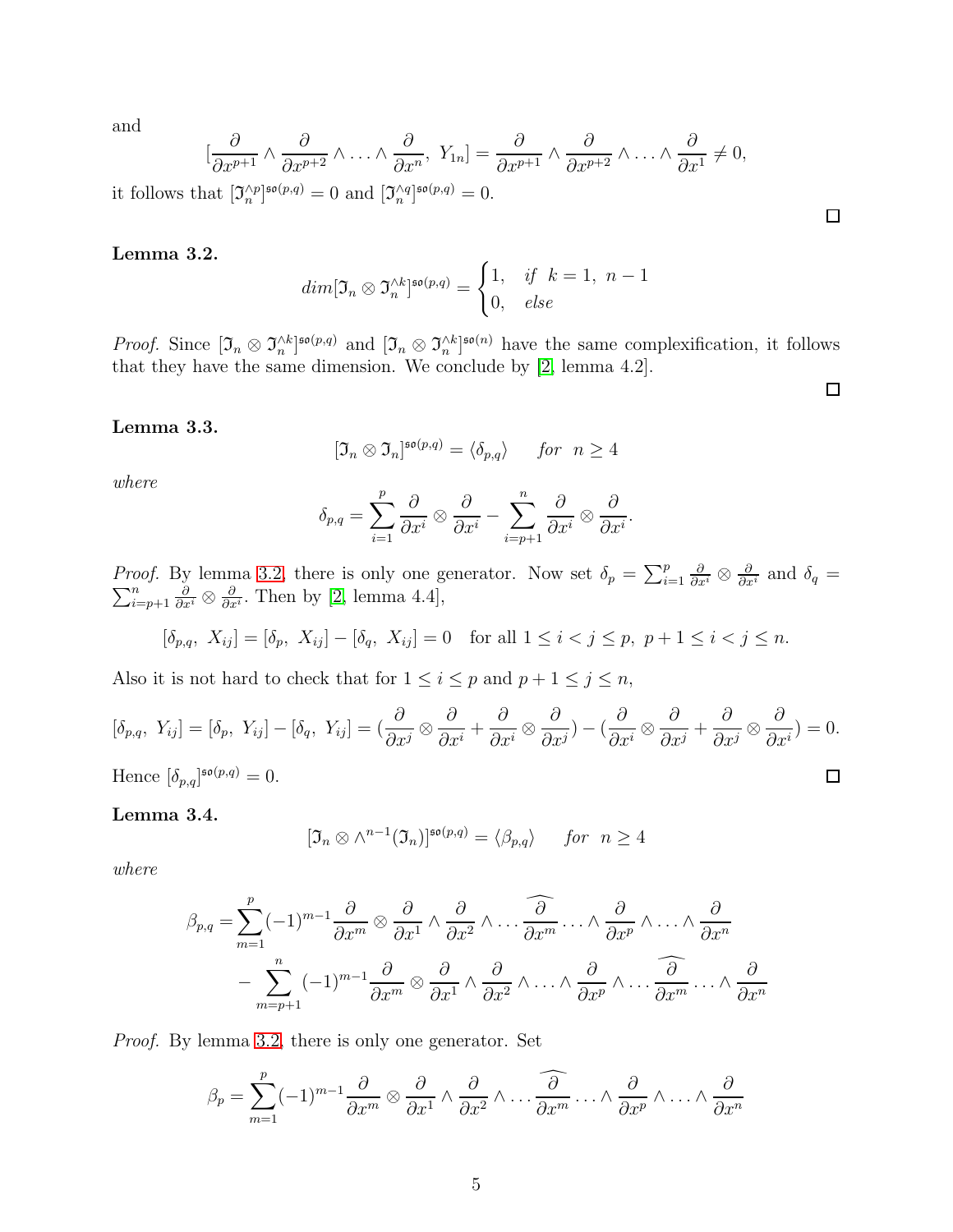and

$$
\beta_q = \sum_{m=p+1}^n (-1)^{m-1} \frac{\partial}{\partial x^m} \otimes \frac{\partial}{\partial x^1} \wedge \frac{\partial}{\partial x^2} \wedge \ldots \wedge \frac{\partial}{\partial x^p} \wedge \ldots \widehat{\frac{\partial}{\partial x^m}} \ldots \wedge \frac{\partial}{\partial x^n}.
$$

Then by  $[2, \text{Lemma } 4.5],$ 

$$
[\beta_{p,q}, X_{ij}] = [\beta_p, X_{ij}] - [\beta_q, X_{ij}] = 0 \text{ for all } 1 \le i < j \le p, p+1 \le i < j \le n.
$$

Also it is not hard to check that for  $1 \leq i \leq p$  and  $p + 1 \leq j \leq n$ ,

$$
[\beta_{p,q}, Y_{ij}] = [\beta_p, Y_{ij}] - [\beta_q, Y_{ij}]
$$
  
\n
$$
= [(-1)^{i-1} \frac{\partial}{\partial x^i} \otimes \frac{\partial}{\partial x^1} \wedge \dots \widehat{\frac{\partial}{\partial x^i}} \dots \wedge \frac{\partial}{\partial x^p} \wedge \dots \wedge \frac{\partial}{\partial x^n}, Y_{ij}]
$$
  
\n
$$
- [(-1)^{j-1} \frac{\partial}{\partial x^j} \otimes \frac{\partial}{\partial x^1} \wedge \dots \wedge \frac{\partial}{\partial x^p} \wedge \dots \widehat{\frac{\partial}{\partial x^j}} \dots \wedge \frac{\partial}{\partial x^n}, Y_{ij}]
$$
  
\n
$$
= 0
$$

by skew symmetry of the wedge product. Hence  $[\beta_{p,q}]^{\mathfrak{so}(p,q)}=0$ .

<span id="page-5-0"></span>Lemma 3.5.

$$
dim[\mathfrak{so}(p,q)\otimes \mathfrak{I}^{\wedge k}_{n}]^{\mathfrak{so}(p,q)}=\begin{cases} 1, & if \ k=2, \ n-2 \\ 0, & else \end{cases}
$$

*Proof.* [ $\mathfrak{so}(p,q) \otimes \mathfrak{I}_n^{\wedge k}$ ] $\mathfrak{so}(p,q)$  and  $[\mathfrak{so}(n) \otimes \mathfrak{I}_n^{\wedge k}]$  $\mathfrak{so}(n)$  have the same complexification, and thus the same dimension. The result follows by [\[2,](#page-10-1) lemma 4.2].

Lemma 3.6. There is a vector space isomorphism

$$
[\mathfrak{so}(p,q)\otimes \mathfrak{I}_n^{\wedge 2}]^{\mathfrak{so}(p,q)}=\langle \rho_{p,q}\rangle \quad \text{ for } n\geq 4
$$

where

$$
\rho_{p,q} = \sum_{1 \leq i < j \leq p} X_{ij} \otimes \frac{\partial}{\partial x^i} \wedge \frac{\partial}{\partial x^j} - \sum_{p+1 \leq i < j \leq n} X_{ij} \otimes \frac{\partial}{\partial x^i} \wedge \frac{\partial}{\partial x^j} + \sum_{\substack{1 \leq i \leq p \\ p+1 \leq j \leq n}} Y_{ij} \otimes \frac{\partial}{\partial x^i} \wedge \frac{\partial}{\partial x^j}.
$$

*Proof.* By lemma [3.5,](#page-5-0) there is only one generator. It is easy to check the result for  $n = 4$  by direct calculation on  $\mathfrak{so}(3,1)$  and  $\mathfrak{so}(2,2)$ . Suppose the result true for  $\mathfrak{so}(p,q-1)$ . Note that  $[\mathfrak{so}(p,q)]^{\mathfrak{so}(p,q)} = \{0\}.$  Now let  $B_{p,q-1}$  be the vector space basis of  $\mathfrak{so}(p,q-1)$ . It is clear that the vector space basis of  $\mathfrak{so}(p,q)$  is

$$
B_{p,q} = B_{p,q-1} \bigcup \{X_{in}, i = p+1, \ldots, n-1\} \bigcup \{Y_{in}, i = 1, \ldots, p\}.
$$

Set  $S = \{x^1, x^2, \dots, x^n\}$  and  $S' = \{x^1, x^2, \dots, x^{n-1}\}$ . A vector space basis of

$$
(\mathfrak{so}(p,q)\otimes \mathfrak{I}_n^{\wedge 2})/(\mathfrak{so}(p,q-1)\otimes \mathfrak{I}_{n-1}^{\wedge 2})
$$

is given by the families of elements: 1)  $e \otimes \frac{\partial}{\partial x^n} \wedge \frac{\partial}{\partial z}, \quad e \in B_{p,q-1}, \ z \in S'$   $\Box$ 

 $\Box$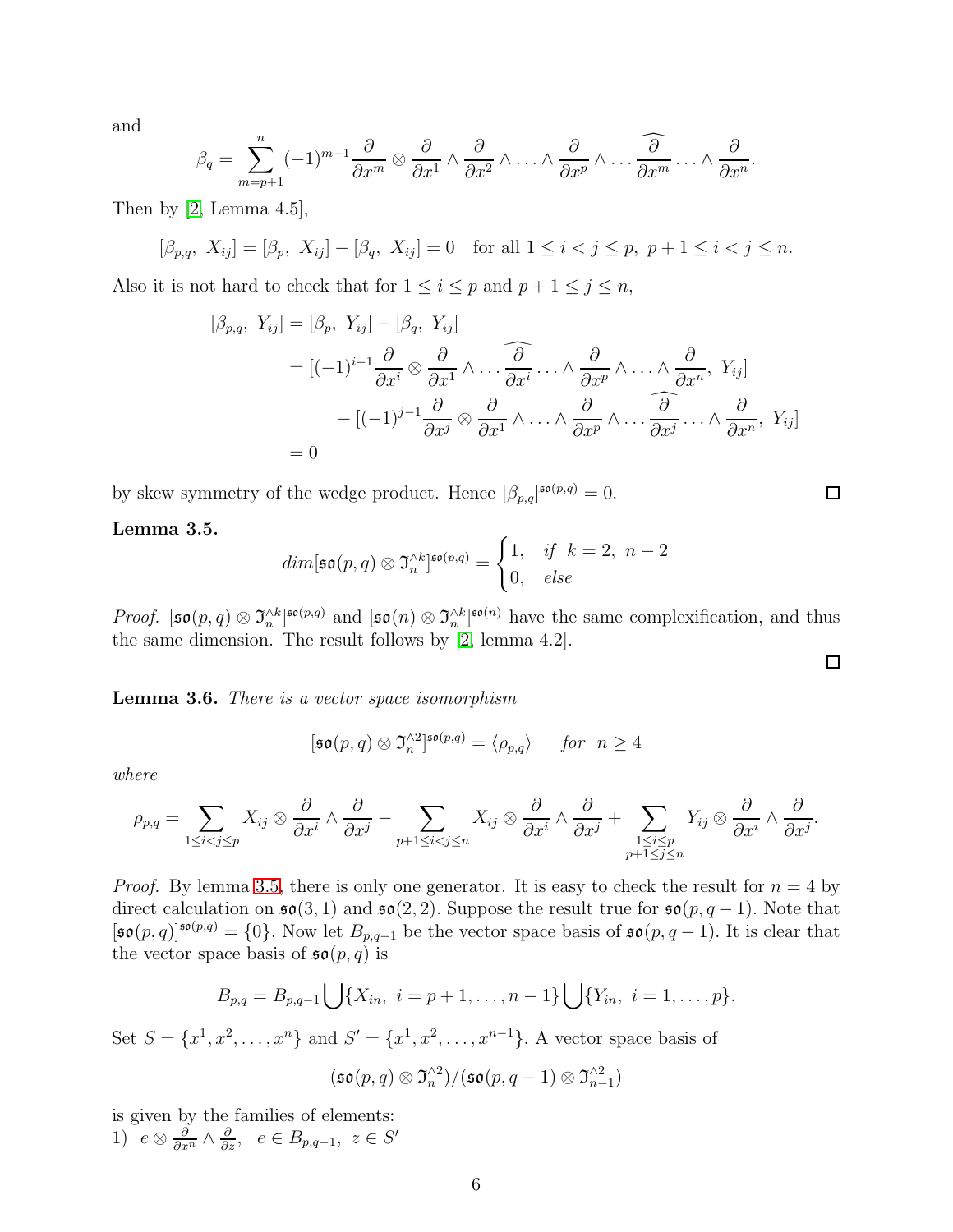2)  $X_{in} \otimes \frac{\partial}{\partial z^1} \wedge \frac{\partial}{\partial z^2}$ ,  $z^j \in S$ ,  $p+1 \leq i \leq n-1$ 3)  $Y_{in} \otimes \frac{\partial}{\partial z^1} \wedge \frac{\partial}{\partial z^2}$ ,  $z^j \in S$ ,  $1 \leq i \leq p$ . Now let  $\omega \in [\mathfrak{so}(p,q) \otimes \mathfrak{I}_n^{\wedge 2}]^{\mathfrak{so}(p,q)}$  with  $\omega = u + v$  where

$$
u\in (\mathfrak{so}(p,q-1)\otimes \mathfrak{I}_{n-1}^{\wedge 2}),\quad v\in (\mathfrak{so}(p,q)\otimes \mathfrak{I}_{n}^{\wedge 2})/(\mathfrak{so}(p,q-1)\otimes \mathfrak{I}_{n-1}^{\wedge 2}).
$$

Write  $v = S_1 + S_2 + S_3$  with

$$
S_1 = \sum_{z \in S'} c_{1,*} e \otimes \frac{\partial}{\partial x^n} \wedge \frac{\partial}{\partial z},
$$
  

$$
S_2 = \sum_{\substack{z^1, z^2 \in S' \\ p+1 \le i \le n-1}} c_{2,*} (X_{in}) \otimes \frac{\partial}{\partial z^1} \wedge \frac{\partial}{\partial z^2} + \sum_{\substack{z \in S' \\ p+1 \le i \le n-1}} c_{4,*}^i (X_{in}) \otimes \frac{\partial}{\partial z} \wedge \frac{\partial}{\partial x^n}
$$

and

$$
S_3 = \sum_{\substack{z^1, z^2 \in S'\\1 \leq i \leq p}} c_{3,*} (Y_{in}) \otimes \frac{\partial}{\partial z^1} \wedge \frac{\partial}{\partial z^2} + \sum_{\substack{z \in S'\\1 \leq i \leq p}} c_{5,*}^i (Y_{in}) \otimes \frac{\partial}{\partial z} \wedge \frac{\partial}{\partial x^n}.
$$

For all  $\mathcal{X} \in \mathfrak{so}(p, q-1) \subseteq \mathfrak{so}(p, q)$ , as a Lie subalgebra, we have

$$
0 = [\mathcal{X}, \ \omega] = [\mathcal{X}, \ u] + [\mathcal{X}, \ v].
$$

This implies that  $[\mathcal{X}, u]$  and  $[\mathcal{X}, v]$  are zero; otherwise both are non-zero and thus not linearly independent; a contradiction since  $[\mathcal{X}, v]$  contains at least one term involving the vector field  $\frac{\partial}{\partial x^n}$  in its expression whereas  $[\mathcal{X}, u]$  doesn't. So  $u \in [\mathfrak{so}(p, q-1) \otimes \mathfrak{I}_{n-1}^{\wedge 2}]^{\mathfrak{so}(p, q-1)}$  i.e.  $u = c \rho_{p,q-1}$ for some constant  $c \in \mathbb{R}$ . Since  $0 = [\mathcal{X}, v] = [\mathcal{X}, S_1 + S_2 + S_3] = [\mathcal{X}, S_1] + [\mathcal{X}, S_2] + [\mathcal{X}, S_3]$ , we must have  $[\mathcal{X}, S_1] = [\mathcal{X}, S_2] = [\mathcal{X}, S_3] = 0$  by linear independence. So

$$
0=[\mathcal{X}, S_1]=-\sum_{z\in S'}c_{1,*}[\mathcal{X}, e\otimes \frac{\partial}{\partial z}]\wedge \frac{\partial}{\partial x^n},
$$

thus

$$
\sum_{z \in S'} c_{1,*} [\mathcal{X}, e \otimes \frac{\partial}{\partial z}] = 0
$$

and thus  $\sum_{z \in S'} c_{1,*} e \otimes \frac{\partial}{\partial z} \in [\mathfrak{so}(p, q-1) \otimes \mathfrak{I}_{n-1}]^{\mathfrak{so}(p, q-1)} = \{0\}.$  It follows that  $S_1 = 0$ .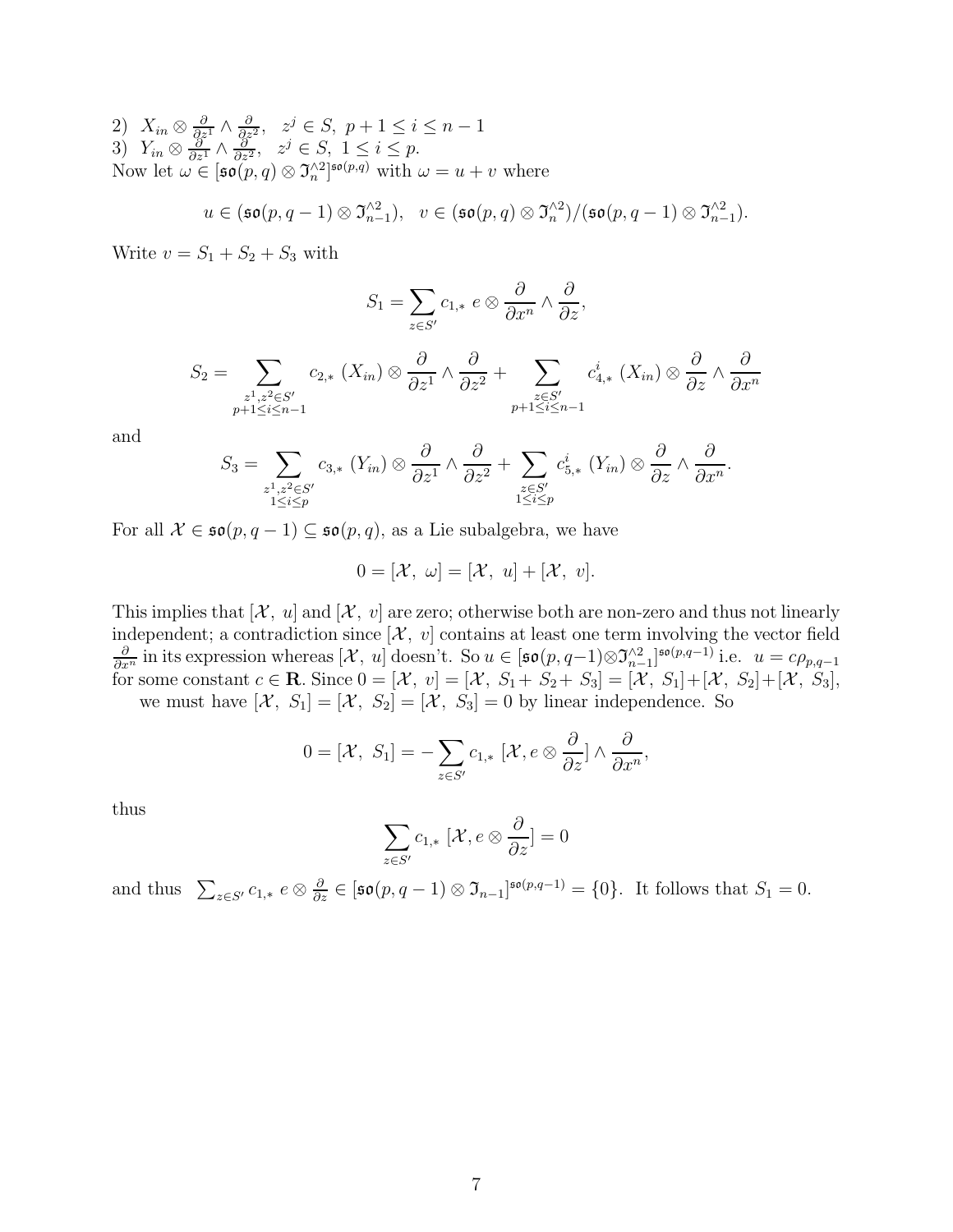In particular for  $\mathcal{X} = X_{p+1n} := -x_{p+1}\frac{\partial}{\partial x^p} + x_n \frac{\partial}{\partial x^{p+1}} \in \mathfrak{so}(p,q)$ ; we have  $0 = [\mathcal{X}, \ \omega] = [\mathcal{X}, \ u] + [\mathcal{X}, \ S_2] + [\mathcal{X}, \ S_3] =$  $\sum$  $p+2 \leq j \leq n-1$  $c\ X_{p+1j}\otimes$ ∂  $\frac{\partial}{\partial x^j} \wedge$  $\partial$  $\frac{\partial}{\partial x^n} - \sum_{n+2 \leq i \leq n}$  $p+2 \leq j \leq n-1$  $c \; X_{nj} \otimes$ ∂  $\frac{\delta}{\partial x^{p+1}} \wedge$  $\partial$  $\partial x^j$  $+$   $\sum$  $1\leq i \leq p$  $c\; Y_{in} \otimes$ ∂  $\frac{\delta}{\partial x^i} \wedge$ ∂  $\frac{\partial}{\partial x^{p+1}} + \sum_{1 \leq i \leq n}$  $1\leq i \leq p$  $c\;Y_{ip+1}\otimes$  $\partial$  $\frac{\delta}{\partial x^i} \wedge$ ∂  $\partial x^n$  $+\sum$  $z^1, z^2 \in S$ p+2≤i≤n−1  $c_{2,*}\ X_{p+1i}\otimes$ ∂  $\frac{\delta}{\partial z^1} \wedge$  $\partial$  $\frac{\partial}{\partial z^2} + \sum_{\substack{1 \leq x \leq 3}}$  $z^1, z^2 \in S$  $p+1\leq i\leq n-1$  $c_{2,*} X_{in} \otimes [X_{p+1:n},$ ∂  $\frac{\delta}{\partial z^1} \wedge$  $\partial$  $\frac{1}{\partial z^2}]$ − X  $z^1, z^2 \in S$  $1\leq i \leq p$  $c_{3,*}\ Y_{p+1i}\otimes$  $\partial$  $\frac{\delta}{\partial z^1} \wedge$ ∂  $rac{\partial}{\partial z^2} + \sum_{\substack{1,2,3}}$  $z^1, z^2 \in S$  $1\leq i \leq p$  $c_{3,*} Y_{in} \otimes [X_{p+1:n},$ ∂  $\frac{\delta}{\partial z^1} \wedge$  $\partial$  $\frac{6}{\partial z^2}]$  $+\sum$ z∈S ′  $p+2\leq i\leq n-1$  $c_{4,\ast}^i$   $X_{p+1i}\otimes$  $\partial$  $rac{\delta}{\partial z}$  ∧  $\partial$  $\frac{\partial}{\partial x^n} + \sum_{x \in S_n}$ z∈S ′  $p+1\leq i\leq n-1$  $c_{4,*}^i X_{in} \otimes [X_{p+1:n},$  $\partial$  $rac{\delta}{\partial z}$  ∧  $\partial$  $\frac{\delta}{\partial x^n}]$ − X z∈S ′  $1\leq i \leq p$  $c_{5,*}^i Y_{ip+1} \otimes$ ∂  $rac{\delta}{\partial z}$  ∧  $\partial$  $\frac{\partial}{\partial x^n} + \sum_{x \in S_n^d}$ z∈S ′  $1\leq i \leq p$  $c_{5,*}^i Y_{in} \otimes [X_{p+1n},$  $\partial$  $rac{\delta}{\partial z}$  ∧ ∂  $\frac{\delta}{\partial x^n}$ .

Clearly, all the basis vectors except  $X_{p+1j} \otimes \frac{\partial}{\partial x^j} \wedge \frac{\partial}{\partial x^n}$ ,  $X_{nj} \otimes \frac{\partial}{\partial x^{p+1}} \wedge \frac{\partial}{\partial x^n}$  $\frac{\partial}{\partial x^j}, Y_{in} \otimes \frac{\partial}{\partial x^i} \wedge \frac{\partial}{\partial x^{p+1}},$ and  $Y_{ip+1}\otimes \frac{\partial}{\partial x^i}\wedge \frac{\partial}{\partial x^n}$  with  $p+2\leq j\leq n-1$ ,  $1\leq i\leq p$  appear only once in the summation above. So all the coefficients  $c_{2,*}, c_{3,*}, c_{4,*}^i, c_{5,*}^i$  are zero except  $c_{4,i}^i$  and  $c_{5,j}^j$  with  $i \neq p+1$ which satisfy  $c_{4,i}^i + c = 0$  and  $c_{5,j}^j - c = 0$ . So

$$
\omega = c\rho_{p,q-1} - c \sum_{p+1 \leq i \leq n-1} X_{in} \otimes \frac{\partial}{\partial x^i} \wedge \frac{\partial}{\partial x^n} + c \sum_{1 \leq i \leq p} X_{in} \otimes \frac{\partial}{\partial x^i} \wedge \frac{\partial}{\partial x^n} + c_{4,p+1}^{p+1} X_{p+1} \otimes \frac{\partial}{\partial x^{p+1}} \wedge \frac{\partial}{\partial x^n}.
$$

To finish, we apply  $\mathcal{X} = X_{p+2n} := -x_{p+2} \frac{\partial}{\partial x^p} + x_n \frac{\partial}{\partial x^{p+2}}$  to the condition  $[\mathcal{X}, \omega] = 0$  to have  $c_{4,p+1}^{p+1} = -c$ . Hence  $\omega = c \rho_{p,q}$ .  $\Box$ 

#### Lemma 3.7.

$$
[\mathfrak{so}(p,q)\otimes \mathfrak{I}_{n}^{\wedge n-2}]^{\mathfrak{so}(p,q)}=\langle \gamma_{p,q}\rangle \quad \text{for} \ \ n\geq 4
$$

where

$$
\gamma_{p,q} = \sum_{1 \leq i < j \leq p} (-1)^{i+j+1} X_{ij} \otimes \frac{\partial}{\partial x^1} \wedge \dots \frac{\partial}{\partial x^i} \dots \frac{\partial}{\partial x^j} \dots \wedge \frac{\partial}{\partial x^n}
$$
\n
$$
- \sum_{p+1 \leq i < j \leq n} (-1)^{i+j+p+1} X_{ij} \otimes \frac{\partial}{\partial x^1} \wedge \dots \widehat{\frac{\partial}{\partial x^i}} \dots \widehat{\frac{\partial}{\partial x^j}} \dots \wedge \frac{\partial}{\partial x^n}
$$
\n
$$
+ \sum_{\substack{1 \leq i \leq p \\ p+1 \leq j \leq n}} (-1)^{i+j} Y_{ij} \otimes \frac{\partial}{\partial x^1} \wedge \dots \widehat{\frac{\partial}{\partial x^i}} \dots \widehat{\frac{\partial}{\partial x^j}} \dots \wedge \frac{\partial}{\partial x^n}.
$$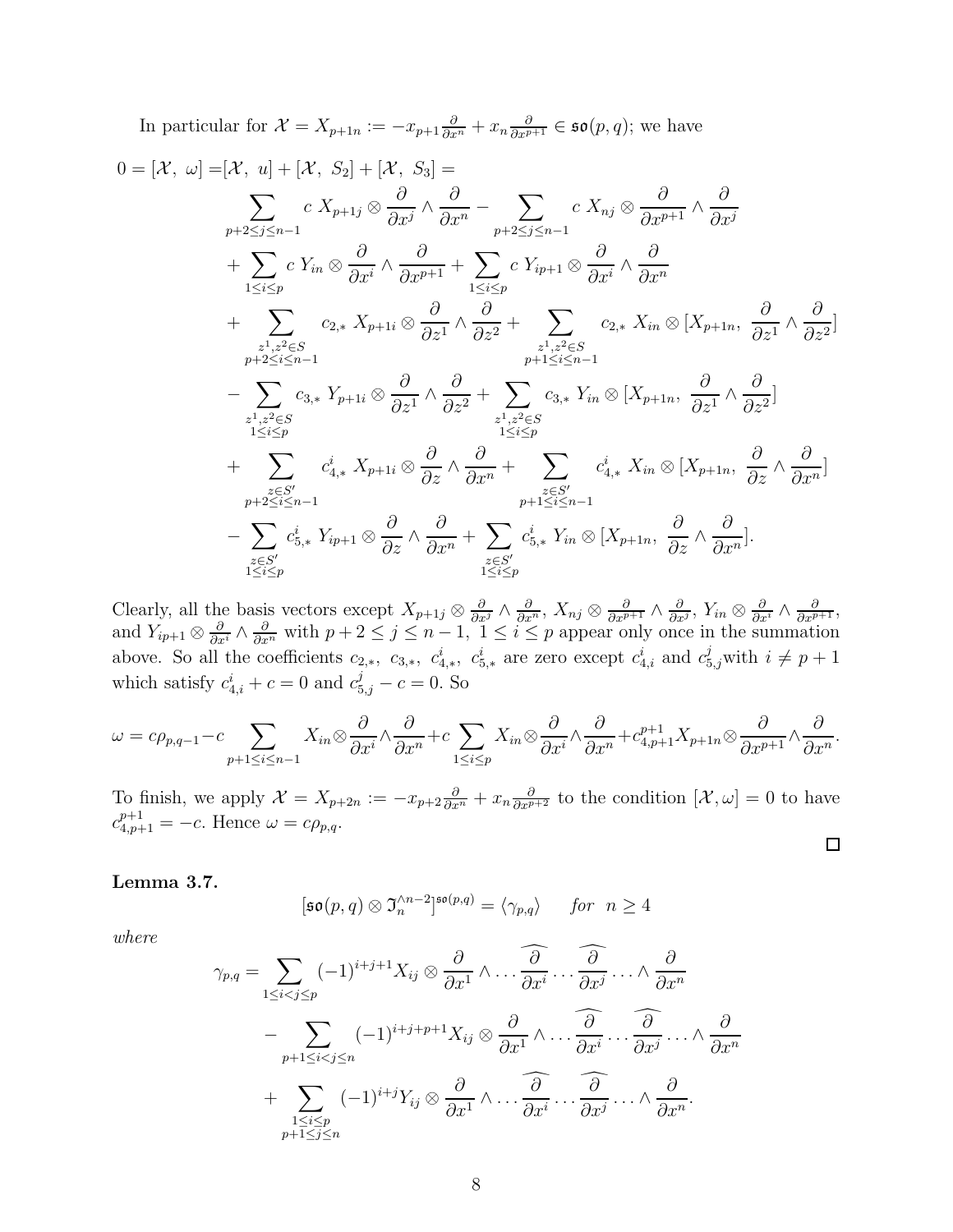Proof. By lemma [3.2,](#page-4-0) there is only one generator and the rest of the proof is similar to the case  $k = n-2$  in the proof of [\[2,](#page-10-1) Lemma 4.2] and follows the path of the proof of the previous  $\Box$ lemma.

## 4 The Leibniz Homology of  $\mathfrak{h}_n$

Recall that for the Leibniz algebra  $\mathfrak h$ , the Leibniz homology of  $\mathfrak h$  with coefficients in  $\mathbf R$  denoted  $HL_*(\mathfrak{h}, \mathbf{R})$ , is the homology of the Loday complex  $T^*(\mathfrak{h})$ , namely

$$
k \stackrel{0}{\longleftarrow} \mathfrak{h} \stackrel{\{\,,\,\}}{\longleftarrow} \mathfrak{h}^{\otimes^2} \stackrel{d}{\longleftarrow} \dots \stackrel{d}{\longleftarrow} \mathfrak{h}^{\otimes^{n-1}} \stackrel{d}{\longleftarrow} \mathfrak{h}^{\otimes^n} \longleftarrow \dots
$$

where  $\mathfrak{h}^{\otimes^n}$  is the *n*th tensor power of  $\mathfrak{h}$  over **R**, and where

$$
d(h_1 \otimes h_2 \otimes \ldots \otimes h_n) = \sum_{1 \leq i < j \leq n} (-1)^j h_1 \otimes h_2 \otimes \ldots \otimes h_{i-1} \otimes [h_i, h_j] \otimes h_{i+1} \otimes \ldots \widehat{h_j}.
$$

**Remark 4.1.** The antisymmetrization of the invariants  $\delta$  and  $\beta$  determined in lemma [3.3](#page-4-1) and lemma [3.4](#page-4-2) are cancelled in the Pirashvili spectral sequence and  $\rho$  is not a cycle in the Leibniz complex (see the proof of  $(2,$  theorem 5.2]).

 $\ldots \otimes h_n$  [\[9\]](#page-11-13).

<span id="page-8-0"></span>**Lemma 4.2.** Let  $\tilde{\gamma}_{p,q} = \bar{\gamma}_{p,q} + \bar{\gamma}'_{p,q}$  with

$$
\bar{\gamma}_{p,q} = \frac{1}{n!} \Big( \sum_{\substack{1 \leq i < j \leq p, \\ \sigma \in S_{n-2}}} (-1)^{i+j+1} sgn(\sigma) X_{ij} \otimes \frac{\partial}{\partial x^{\sigma(1)}} \otimes \dots \widehat{\frac{\partial}{\partial x^{\sigma(i)}}} \dots \widehat{\frac{\partial}{\partial x^{\sigma(j)}}} \dots \otimes \frac{\partial}{\partial x^{\sigma(n)}}
$$
\n
$$
- \sum_{\substack{p+1 \leq i < j \leq n \\ \sigma \in S_{n-2}}} (-1)^{i+j+p+1} sgn(\sigma) X_{ij} \otimes \frac{\partial}{\partial x^{\sigma(1)}} \otimes \dots \widehat{\frac{\partial}{\partial x^{\sigma(i)}}} \dots \widehat{\frac{\partial}{\partial x^{\sigma(j)}}} \dots \otimes \frac{\partial}{\partial x^{\sigma(n)}}
$$
\n
$$
+ \sum_{\substack{1 \leq i \leq p \\ p+1 \leq j \leq n \\ \sigma \in S_{n-2}}} (-1)^{i+j} sgn(\sigma) Y_{ij} \otimes \frac{\partial}{\partial x^{\sigma(1)}} \otimes \dots \widehat{\frac{\partial}{\partial x^{\sigma(i)}}} \dots \otimes \frac{\partial}{\partial x^{\sigma(n)}}
$$

and

$$
\bar{\gamma}'_{p,q} = \frac{1}{n!} \Big( \sum_{\substack{1 \leq i < j \leq p, \\ \sigma \in S_{n-2}}} (-1)^{i+j+1} sgn(\sigma) \frac{\partial}{\partial x^{\sigma(1)}} \otimes \dots \widehat{\frac{\partial}{\partial x^{\sigma(j)}}} \dots \widehat{\frac{\partial}{\partial x^{\sigma(j)}}} \dots \otimes \frac{\partial}{\partial x^{\sigma(n)}} \otimes X_{ij}
$$
\n
$$
- \sum_{\substack{p+1 \leq i < j \leq n \\ \sigma \in S_{n-2}}} (-1)^{i+j+p+1} sgn(\sigma) \frac{\partial}{\partial x^{\sigma(1)}} \otimes \dots \widehat{\frac{\partial}{\partial x^{\sigma(i)}}} \dots \widehat{\frac{\partial}{\partial x^{\sigma(j)}}} \dots \otimes \frac{\partial}{\partial x^{\sigma(n)}} \otimes X_{ij}
$$
\n
$$
+ \sum_{\substack{1 \leq i \leq p \\ p+1 \leq j \leq n \\ \sigma \in S_{n-2}}} (-1)^{i+j} sgn(\sigma) \frac{\partial}{\partial x^{\sigma(1)}} \otimes \dots \widehat{\frac{\partial}{\partial x^{\sigma(i)}}} \dots \widehat{\frac{\partial}{\partial x^{\sigma(j)}}} \dots \otimes \frac{\partial}{\partial x^{\sigma(n)}} \otimes Y_{ij} \Big).
$$

Then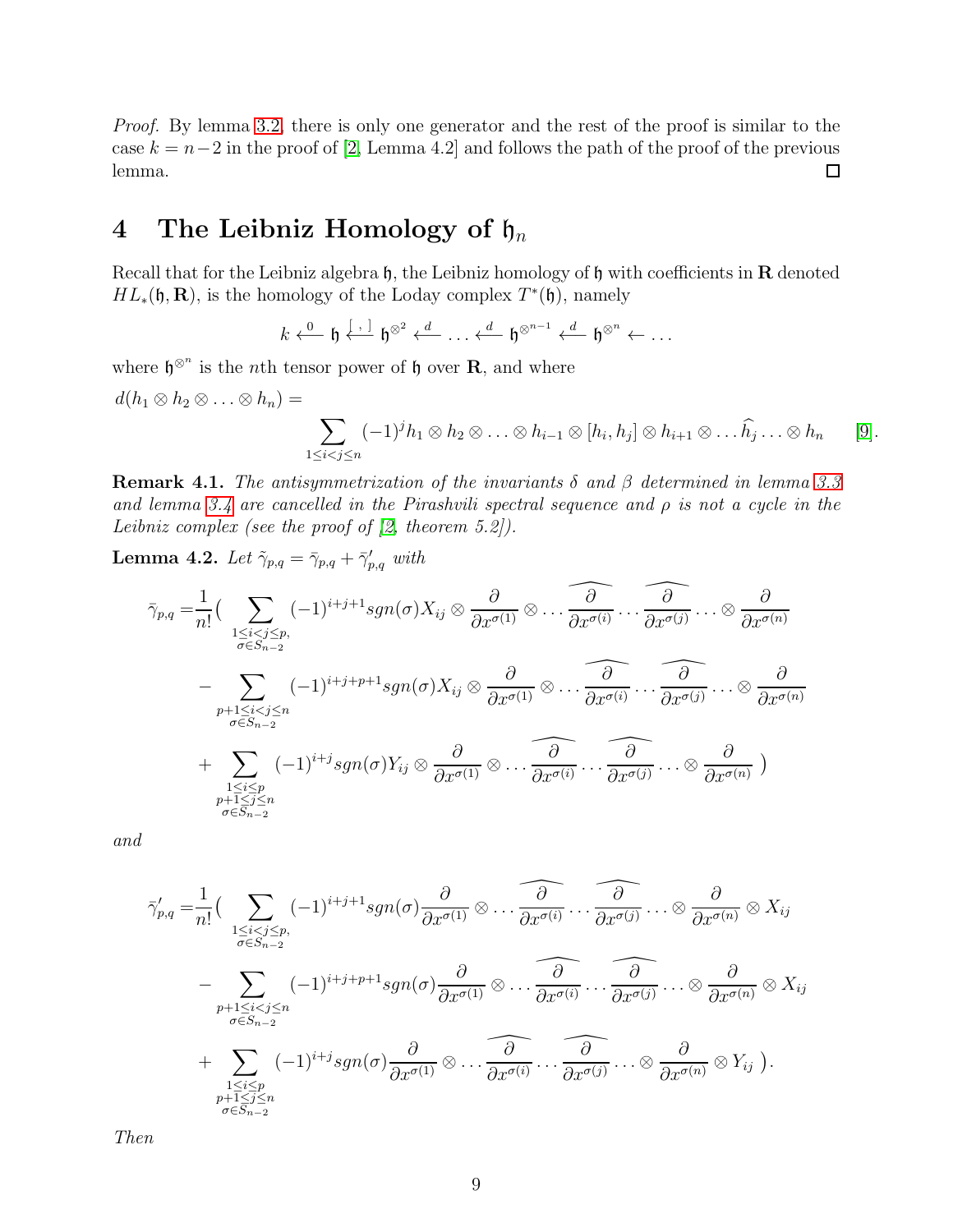•  $\tilde{\gamma}_n$  is an  $\mathfrak{h}_n$ - invariant

•  $\pi_3^*([\tilde{\gamma}_n]) = \pi_3^*([\bar{\gamma}_n]) = [\gamma_n]$  in  $H_{n-2}^{Lie}(\mathfrak{h}_n; \mathfrak{h}_n)$  where  $\pi_3 : \mathfrak{h}_{n-1}^{\otimes n} \longrightarrow \mathfrak{h}_n \otimes \mathfrak{h}^{\wedge n-2}$  is the projection and  $\mathfrak{h}^{\wedge n-2}$  is the  $(n-2)^{th}$  wedge product over **R**. More precisely,  $\bar{\gamma}_{p,q}$  is a cycle in  $\mathfrak{h}^{\otimes (n-1)}$  homologous to the  $\mathfrak{h}_n$ -invariant  $\tilde{\gamma}_{p,q}$ . Thus

$$
K_k := Ker[H_k^{Lie}(\mathfrak{I}_n; \ \mathfrak{h}_n)^{\mathfrak{so}(p,q)} \to H_{k+1}^{Lie}(\mathfrak{h}_n)] = \begin{cases} \langle \tilde{\gamma}_{p,q} \rangle \,, & \text{if } k = n-2, \\ 0, & \text{else.} \end{cases}
$$

*Proof.* Clearly,  $\bar{\gamma}_{p,q}$  and  $\bar{\gamma}'_{p,q}$  are  $\mathfrak{so}(p,q)$ -invariant, so is  $\tilde{\gamma}_{p,q}$ . That  $\tilde{\gamma}_{p,q}$  is an  $\mathfrak{I}_n$ -invariant follows from the fact that  $\left[\frac{\partial}{\partial x^i}, \bar{\gamma}_{p,q}\right] = \left[\frac{\partial}{\partial x^i}, \bar{\gamma}'_{p,q}\right]$  for all  $i = 1...n$ . The second assertion follows by definition of  $\pi_3$ .  $\Box$ 

The following is the main result of the paper. It generalizes the Leibniz homology of the Poincaré Lie algebra [\[12,](#page-11-0) Corollary 4.5].

Theorem 4.3. There is an isomorphism of vector spaces

$$
HL_*(\mathfrak{h}_n)\cong (\mathbf{R}\oplus \langle\tilde{\alpha}_{p,q}\rangle)\otimes T^*(\tilde{\gamma}_{p,q}),
$$

and an algebra isomorphism

$$
HL^*(\mathfrak{h}_n)\cong (\mathbf{R}\oplus \left\langle \tilde{\alpha}_{p,q}^d\right\rangle)\otimes T^*(\tilde{\gamma}_{p,q}^d),
$$

where

$$
\tilde{\alpha}_n = \sum_{\sigma \in S_n} sgn(\sigma) \frac{\partial}{\partial x^{\sigma(1)}} \otimes \frac{\partial}{\partial x^{\sigma(2)}} \otimes \frac{\partial}{\partial x^{\sigma(3)}} \otimes \dots \otimes \frac{\partial}{\partial x^{\sigma(n)}},
$$
  

$$
\tilde{\alpha}_n^d = \sum_{\sigma \in S_n} sgn(\sigma) dx^{\sigma(1)} \otimes dx^{\sigma(2)} \otimes \dots \otimes dx^{\sigma(n)},
$$
  

$$
\bar{\gamma}_{p,q}^d = \frac{1}{n!} \Big( \sum_{\substack{1 \le i < j \le p, \\ \sigma \in S_{n-2}}} (-1)^{i+j+1} sgn(\sigma) X_{ij} \otimes dx^{\sigma(1)} \otimes \dots \widehat{dx^{\sigma(i)}} \dots \widehat{dx^{\sigma(j)}} \dots \otimes dx^{\sigma(n)}
$$
  

$$
= \sum_{\substack{p+1 \le i < j \le n \\ \sigma \in S_{n-2}}} (-1)^{i+j+p+1} sgn(\sigma) X_{ij} \otimes dx^{\sigma(1)} \otimes \dots \widehat{dx^{\sigma(i)}} \dots \widehat{dx^{\sigma(j)}} \dots \otimes dx^{\sigma(n)}
$$
  

$$
+ \sum_{\substack{1 \le i \le p \\ p+1 \le j \le n \\ \sigma \in S_{n-2}}} (-1)^{i+j} sgn(\sigma) Y_{ij} \otimes dx^{\sigma(1)} \otimes \dots \widehat{dx^{\sigma(i)}} \dots \widehat{dx^{\sigma(j)}} \dots \otimes dx^{\sigma(n)}
$$

and

 $\overline{a}$ 

$$
\bar{N}_{p,q}^{d} = \frac{1}{n!} \Big( \sum_{\substack{1 \leq i < j \leq p, \\ \sigma \in S_{n-2}}} (-1)^{i+j+1} sgn(\sigma) dx^{\sigma(1)} \otimes \ldots \widehat{dx^{\sigma(i)}} \ldots \widehat{dx^{\sigma(j)}} \ldots \otimes dx^{\sigma(n)} \otimes X_{ij}
$$
\n
$$
- \sum_{\substack{p+1 \leq i < j \leq n \\ \sigma \in S_{n-2}}} (-1)^{i+j+p+1} sgn(\sigma) dx^{\sigma(1)} \otimes \ldots \widehat{dx^{\sigma(i)}} \ldots \widehat{dx^{\sigma(j)}} \ldots \otimes dx^{\sigma(n)} \otimes X_{ij}
$$
\n
$$
+ \sum_{\substack{1 \leq i \leq p \\ p+1 \leq j \leq n \\ \sigma \in S_{n-2}}} (-1)^{i+j} sgn(\sigma) dx^{\sigma(1)} \otimes \ldots \widehat{dx^{\sigma(i)}} \ldots \widehat{dx^{\sigma(j)}} \ldots \otimes dx^{\sigma(n)} \otimes Y_{ij} \Big)
$$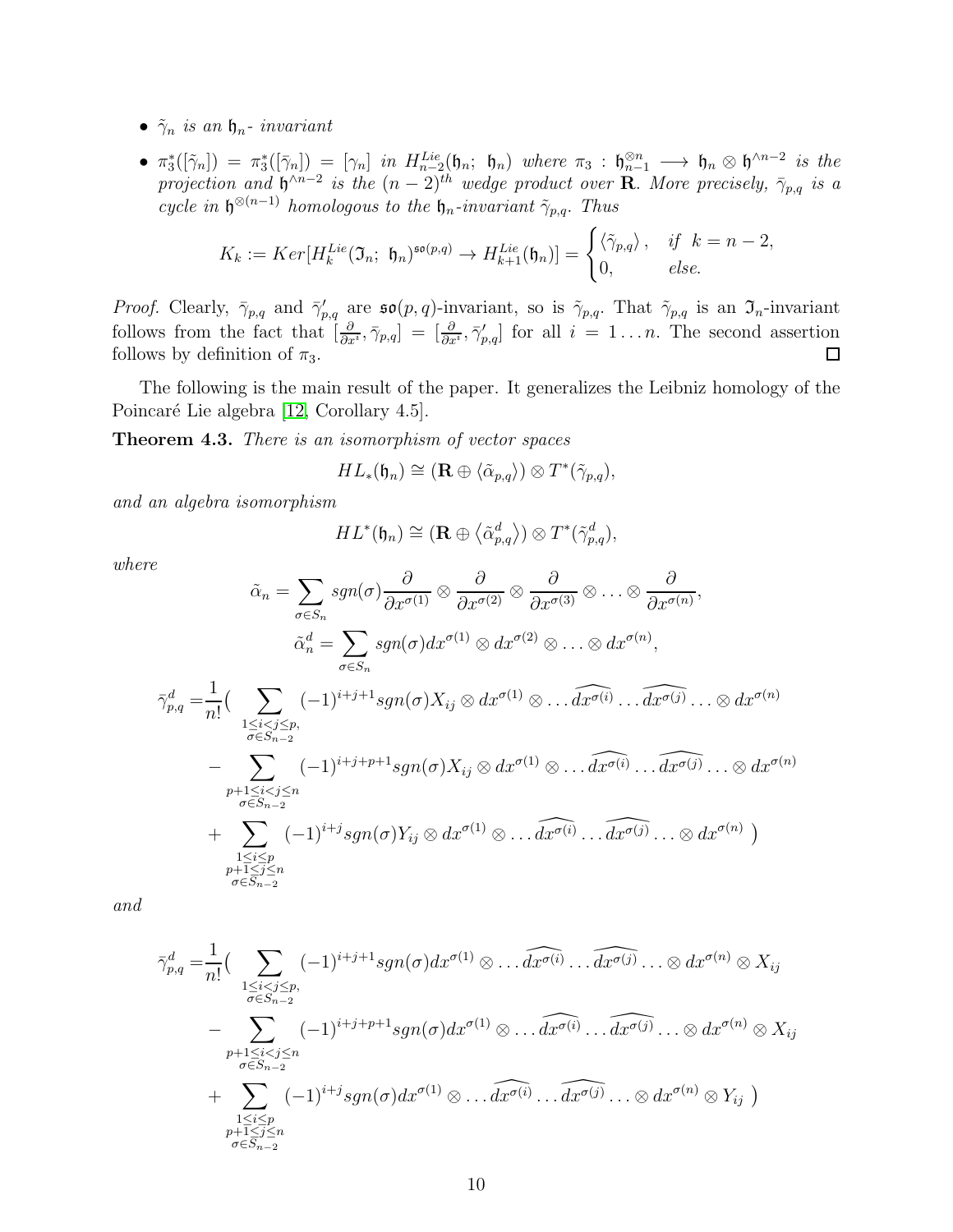and HL<sup>\*</sup> is afforded the Zinbiel algebra (dual leibniz algebra)[\[11\]](#page-11-14).

Proof. We have by Lodder's structure theorem [\[12,](#page-11-0) Lemma 3.6] that

$$
HL_*(\mathfrak{h}_n) \cong [\wedge^*(\mathfrak{I})]^{ \mathfrak{so}(p,q)} \otimes T(K_*) \quad \text{where} \quad T(K_*) = \sum_{n \geq 0} K_*^{\otimes n}
$$

denotes the tensor algebra. This combined with lemma [3.1](#page-3-0) and lemma [4.2](#page-8-0) yield the graded vector space isomorphism

$$
HL_*(\mathfrak{h}_n)\cong (\mathbf{R}\oplus \langle \tilde{\alpha}_n\rangle)\otimes T^*(\tilde{\gamma}_n).
$$

For the cohomology, we use the vector space isomorphism

$$
HL^*(\mathfrak{h}_n; \mathbf{R}) \cong Hom(HL_*(\mathfrak{h}_n; \mathbf{R}), \mathbf{R}),
$$

to conclude that

$$
HL^*(\mathfrak{h}_n) \cong (\mathbf{R} \oplus \left\langle \tilde{\alpha}_n^d \right\rangle) \otimes T^*(\tilde{\gamma}_n^d),
$$

where  $\tilde{\alpha}^d_{p,q}$  and  $\tilde{\gamma}^d_{p,q}$  are respectively dual to  $\tilde{\alpha}_{p,q}$  and  $\tilde{\gamma}_{p,q}$  with respect to the basis of  $\mathfrak{h}_n$ .

#### Concluding Remark

We have determined the Leibniz homology of an abelian extension  $\mathfrak{h}_n \cong \mathfrak{I}_n \oplus \mathfrak{so}(p,q)$  of the Lie algebra  $\mathfrak{so}(p,q)$  where  $\mathfrak{so}(p,q)$  acts on the real vector space  $\mathfrak{I}_n$  so that  $\mathfrak{I}_n$  is the standard representation  $R^n$ ,  $(n = p + q)$ . A similar, but more interesting result may be obtained if one considers a more general approach. More precisely, let M be a Lie algebra with  $[a, b] = 0$ for all  $a, b \in M$ . Then the vector space h of all linear combinations of elements in  $\mathfrak{so}(p,q)$ with elements in M is an abelian extension of  $\mathfrak{so}(p,q)$  by M, and  $\mathfrak h$  is a Lie algebra via the bracket

$$
[g_1 + m_1, g_2 + m_2] = [g_1, g_2] + [g_1, m_2] - [g_2, m_1]
$$

where  $g_1, g_2 \in \mathfrak{so}(p,q), m_1, m_2 \in M$ , and  $[g, m]$  is the action of g on M. This fits into the Lodder's structure theorem for Leibniz homology and the map  $so(p, q) \to M$  of Lie modules may be captured as a Leibniz homology class. This was suggested by Jerry Lodder and is part of a future work.

#### Acknowledgment

I am indebted to Jerry Lodder for advises and I benefited from conversations with David Vogan and Birne Binegar about the representation theory of  $\mathfrak{so}(p,q)$ .

### <span id="page-10-0"></span>References

- [1] Binegar, B., Unitarization of a Singular Representation of  $SO(p,q)$ , Zierau, R., Commun. Math. Phys. 138, (1991), 245-258.
- <span id="page-10-1"></span>[2] Biyogmam, G. R., On the Leibniz  $(Co)$ homology of the Lie Algebra of the Euclidean Group, Journal of Pure and Applied Algebra, 215 (2011), 1889 -1901.